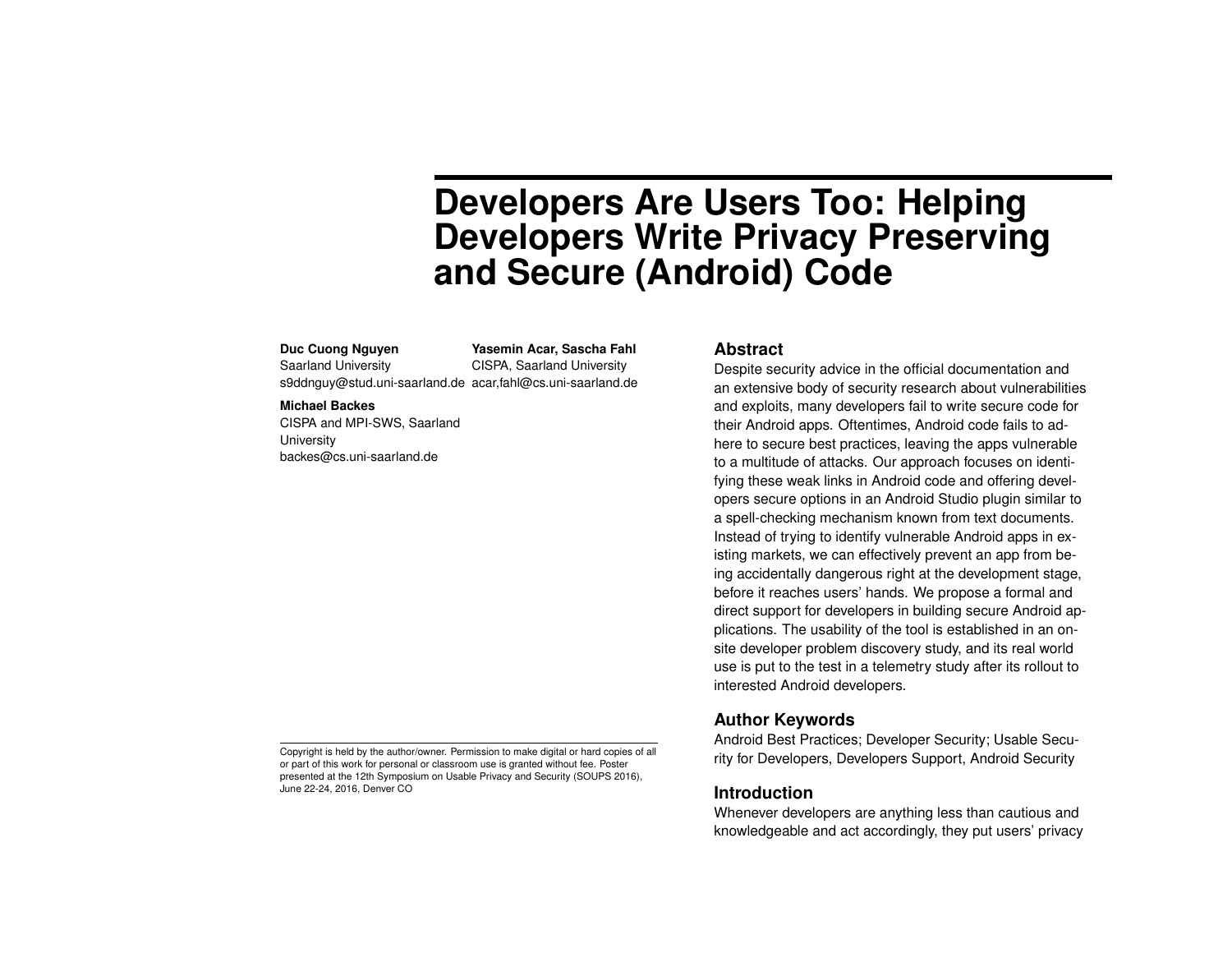and security at risk. Even in the absence of malicious intentions by developers, benign failure to write privacy preserving or secure code can lead to applications that leave user data vulnerable to leaks and attacks. Previous research has found that many mobile apps have poorly implemented privacy and security mechanisms, potentially because developers are inexperienced, distracted or overwhelmed [\[5\]](#page-4-0). Developers tend to risk users' privacy and security by requesting more permissions than actually needed [\[11,](#page-4-1) [12\]](#page-4-2), not using TLS [\[9,](#page-4-3) [10\]](#page-4-4) or cryptographic APIs [\[7\]](#page-4-5) correctly, often using dangerous options for Inter Component Communication [\[6\]](#page-4-6), and fail to store sensitive information in private areas. This behaviour frequently leads to the leakage of private user information [\[8\]](#page-4-7). In addition to educating and supporting end users with helpful transparent tools to help them take action to preserve their privacy and protect their security, we are convinced that it is important to admit that developers are users too – and oftentimes lack the time or understanding to always put their users' privacy and security first. By helping developers during the implementation process, we directly improve the privacy and security of users in ways that save them time and attention, offering them solutions that are usually only accessible to power users: Making code privacy preserving and secure.

#### **Supporting developers in writing better code**

We are developing a plugin for Android Studio. This plugin guides Android application developers in scenarios that require them to make privacy or security relevant decisions. We extracted pitfalls from the large body of research we address in our Systematization of Knowledge [\[4\]](#page-4-8) and privacy and security best practices from Android's official documentation. Using static analysis techniques on our body of all (some 1,4 million) free Android apps, we identify which privacy and security pitfalls occur in the wild. We map these dangerous code choices to privacy and security preserving

<span id="page-1-0"></span>

**Figure 1:** Our plugin detects a bad practice, highlights and warns the developer.

<span id="page-1-1"></span>

#### **Figure 2:** Our plugin suggests a quick fix.

<span id="page-1-2"></span>

**Figure 3:** The developer uses our suggested quick fix.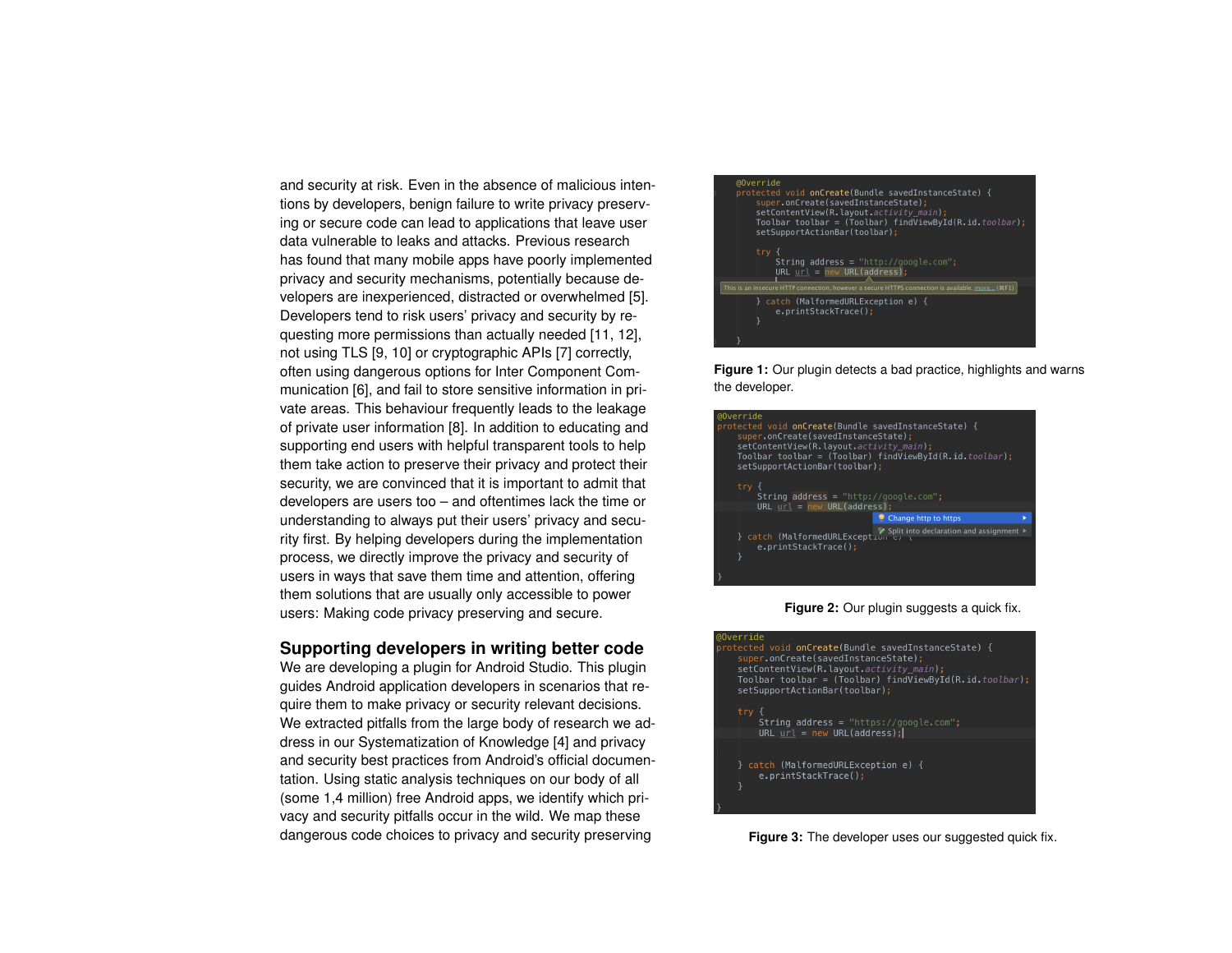code. In our Android Studio plugin, we scan the developers' input for code that translates to less-than-ideal privacy and security. Additionally, we detect whenever they paste a code snippet and use our existing knowledge of freely accessible code snippets online to give our users unobtrusive feedback about the privacy and security impact of their chosen code snippet. With a usability similar to spell-checking, we inform developers whether their choices are dangerous (cf. Figure [1\)](#page-1-0) and offer a preview of possibly better alternatives (cf. Figure [2\)](#page-1-1) that developers can choose to replace the concerned code with by using a simple shortcut i. e. as a quickfix (cf. Figure [3\)](#page-1-2).

#### *Evaluation plan*

We offer users of our plugin the choice to opt into our telemetry feature that we use to quantify the usability and helpfulness, but also the failures and limitations of our plugin. More precisely, we design our plugin to gather bad practices' information anonymously (e.g How many bad practices happen in a project, does the developer ever read our warning message, how long did he spend to read, was a provided quickfix applied). From this information, we will gain a better understanding of how developers interact with our plugin. Our prototype was well received by the research and IT community present at Cebit 2016, a major international IT fair that conveniently takes place in our vicinity. When we asked developers to interact with our plugin prototype, we witnessed firsthand the relief developers experienced when they were exposed to a usable and unobtrusive way to making their code more privacy preserving and secure. We are in close contact with the developers interested in our plugin, and use their feedback to evaluate and continuously improve the usability and feature set of our plugin. Further more, during development, we are conducting expert reviews with developers of Android apps. Additionally, we are preparing a field study with Android application developers to quantify our plugin's contribution in real world circumstances.

# **Android Studio Plugin**

Android Studio is the official Integrated Development Environment (IDE) for Android app development, based on IntelliJ IDEA [\[2\]](#page-4-9). Therefore, we decided to implement our approach as an Android Studio plugin, instead of a plugin for Eclipse [\[1\]](#page-4-10) or another IDEs. The IntelliJ IDEA platform provides APIs so we can inspect developers' code in many ways:

- Inspect new statement (e.g new URL("[http://google.](http://google.com)  $com$ );)
- Inspect declaration statement (e.g Random random;)
- Inspect assignment statement (e.g int  $x = \text{random.nextInt}()$ ;)

Having these APIs helps us easily detect whenever developers write dangerous code in terms of security and privacy. For more complicated combinations of code, we use secure information flow to back/forward track insecure code. For example, when developers read the string from a password field and store the password on the external SD card, our plugin will detect the dangerous code and give a warning message against this combination. Whenever a mistake is detected, beside a warning message, we also provide developer a concrete solution to correct their mistake. By leveraging the quick-fix mechanism [\[3\]](#page-4-11) of the IntelliJ platform, we offer developers the option to use a single simple short cut to replace the existing dangerous code by secure code (e.g replace a TrustManager that accepts all certificates by certificate pinning).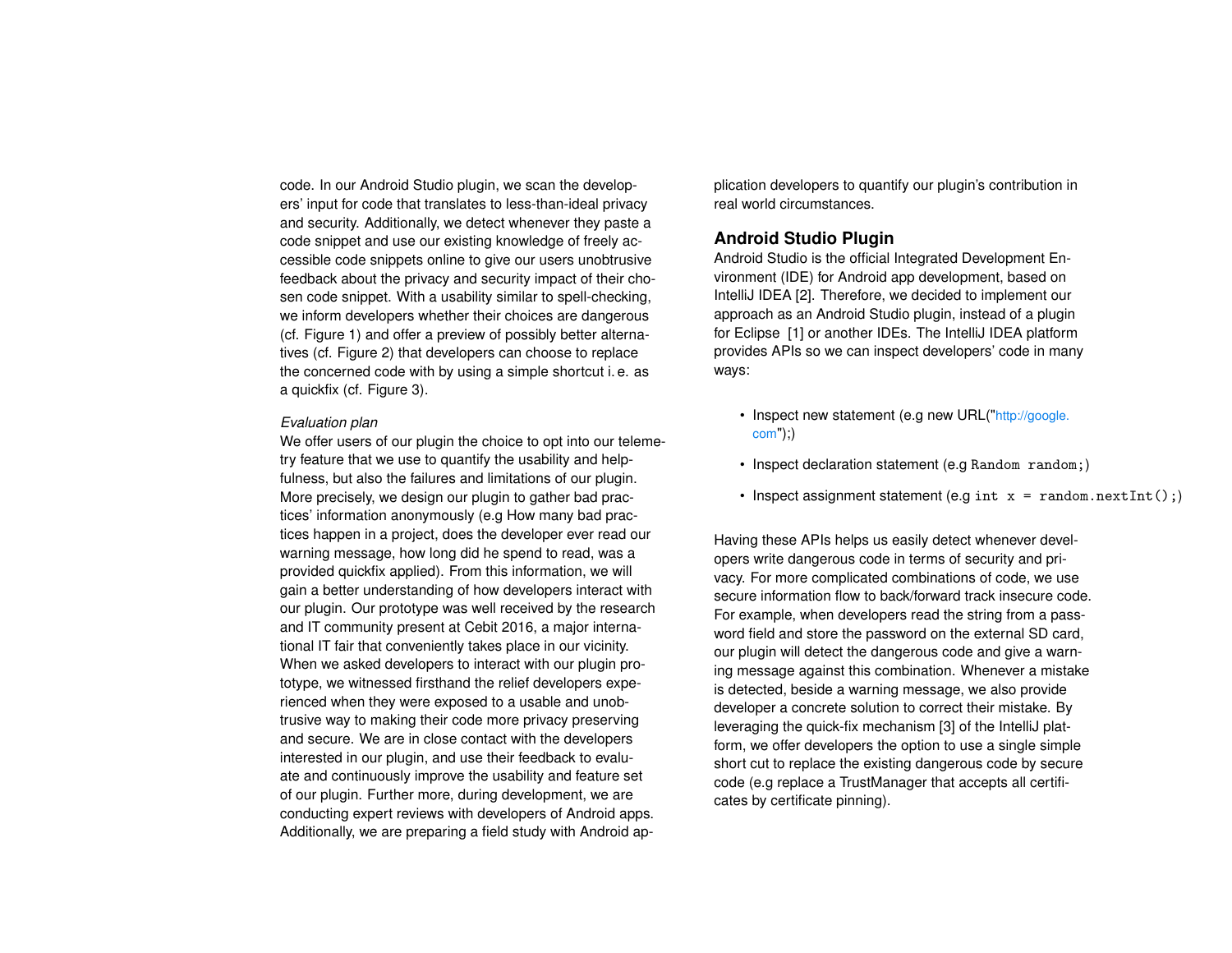# **Our contributions**

Our Android Studio plugin helps developers to easily implement privacy and security best practices. With our plugin, we are:

- Protecting app users against leakage of personally identifiable information by careless developers (e. g. upgrading to secure and privacy preserving network connections whenever possible).
- Supporting (laymen) developers in selecting libraries including but not limited to advertising, crash reporting and analytics libraries that provide an adequate level of privacy protection for end users.
- Supporting developers in choosing secure and privacy preserving cryptographic primitives and protocols (e. g. using a strong symmetric cryptographic

algorithm, with the correct cipher mode and padding).

- Preventing privacy leaks caused by unsafe storage of sensitive user information (e. g. preventing the unencrypted storage of sensitive user information on an external storage such as SD cards).
- Protecting developers against the use of dangerous code snippets pasted from StackOverflow and other information sources.
- Helping developers to write apps that protect their users against user fingerprinting attacks (e. g. using randomized identifiers instead of unique (hardware) tokens).
- Providing transparent interfaces and workflows to help developers make effective privacy decisions.